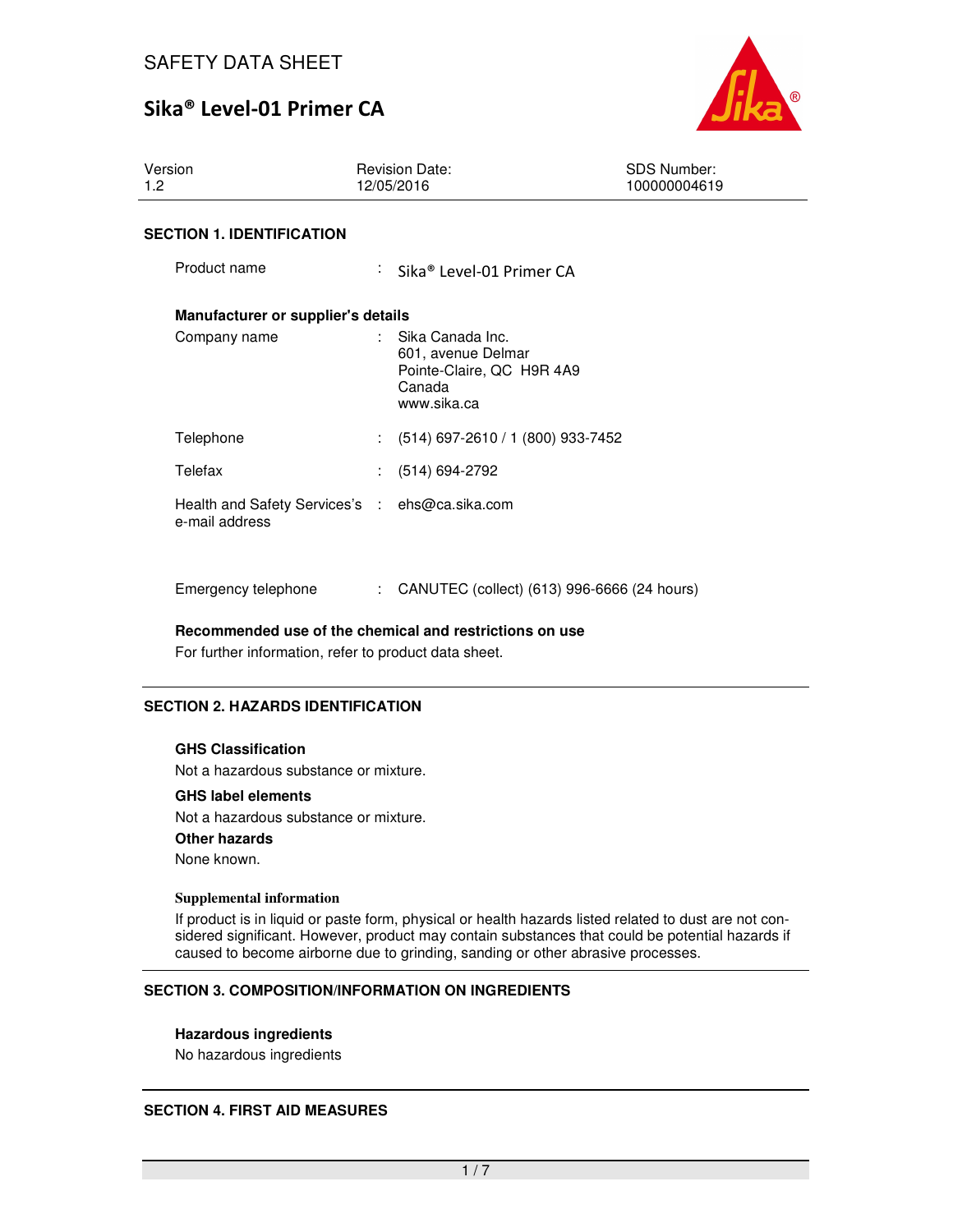

| Version<br>1.2                                                    | <b>Revision Date:</b><br>12/05/2016                                                                     | <b>SDS Number:</b><br>100000004619                                                                                                                                         |
|-------------------------------------------------------------------|---------------------------------------------------------------------------------------------------------|----------------------------------------------------------------------------------------------------------------------------------------------------------------------------|
| General advice                                                    |                                                                                                         | : No hazards which require special first aid measures.                                                                                                                     |
| If inhaled                                                        | $:$ Move to fresh air.                                                                                  |                                                                                                                                                                            |
| In case of skin contact                                           | Wash off with soap and plenty of water.                                                                 | : Take off contaminated clothing and shoes immediately.                                                                                                                    |
| In case of eye contact                                            | : Flush eyes with water as a precaution.<br>Remove contact lenses.<br>Keep eye wide open while rinsing. |                                                                                                                                                                            |
| If swallowed                                                      | Do not give milk or alcoholic beverages.                                                                | : Clean mouth with water and drink afterwards plenty of water.<br>Do not induce vomiting without medical advice.<br>Never give anything by mouth to an unconscious person. |
| Most important symptoms<br>and effects, both acute and<br>delayed | : No known significant effects or hazards.<br>and symptoms.                                             | See Section 11 for more detailed information on health effects                                                                                                             |
| Notes to physician                                                | : Treat symptomatically.                                                                                |                                                                                                                                                                            |

## **SECTION 5. FIRE-FIGHTING MEASURES**

| Suitable extinguishing media                      | : Use extinguishing measures that are appropriate to local cir-<br>cumstances and the surrounding environment.                                                                                                                  |
|---------------------------------------------------|---------------------------------------------------------------------------------------------------------------------------------------------------------------------------------------------------------------------------------|
| Further information                               | : Collect contaminated fire extinguishing water separately. This<br>must not be discharged into drains.<br>Fire residues and contaminated fire extinguishing water must<br>be disposed of in accordance with local regulations. |
| Special protective equipment<br>for fire-fighters | : In the event of fire, wear self-contained breathing apparatus.                                                                                                                                                                |

#### **SECTION 6. ACCIDENTAL RELEASE MEASURES**

| Environmental precautions                                | : Local authorities should be advised if significant spillages<br>cannot be contained.                       |
|----------------------------------------------------------|--------------------------------------------------------------------------------------------------------------|
| Methods and materials for<br>containment and cleaning up | : Wipe up with absorbent material (e.g. cloth, fleece).<br>Keep in suitable, closed containers for disposal. |

## **SECTION 7. HANDLING AND STORAGE**

| Advice on protection against<br>fire and explosion | : Normal measures for preventive fire protection.                                                                                           |
|----------------------------------------------------|---------------------------------------------------------------------------------------------------------------------------------------------|
| Advice on safe handling                            | : For personal protection see section 8.<br>No special handling advice required.<br>Follow standard hygiene measures when handling chemical |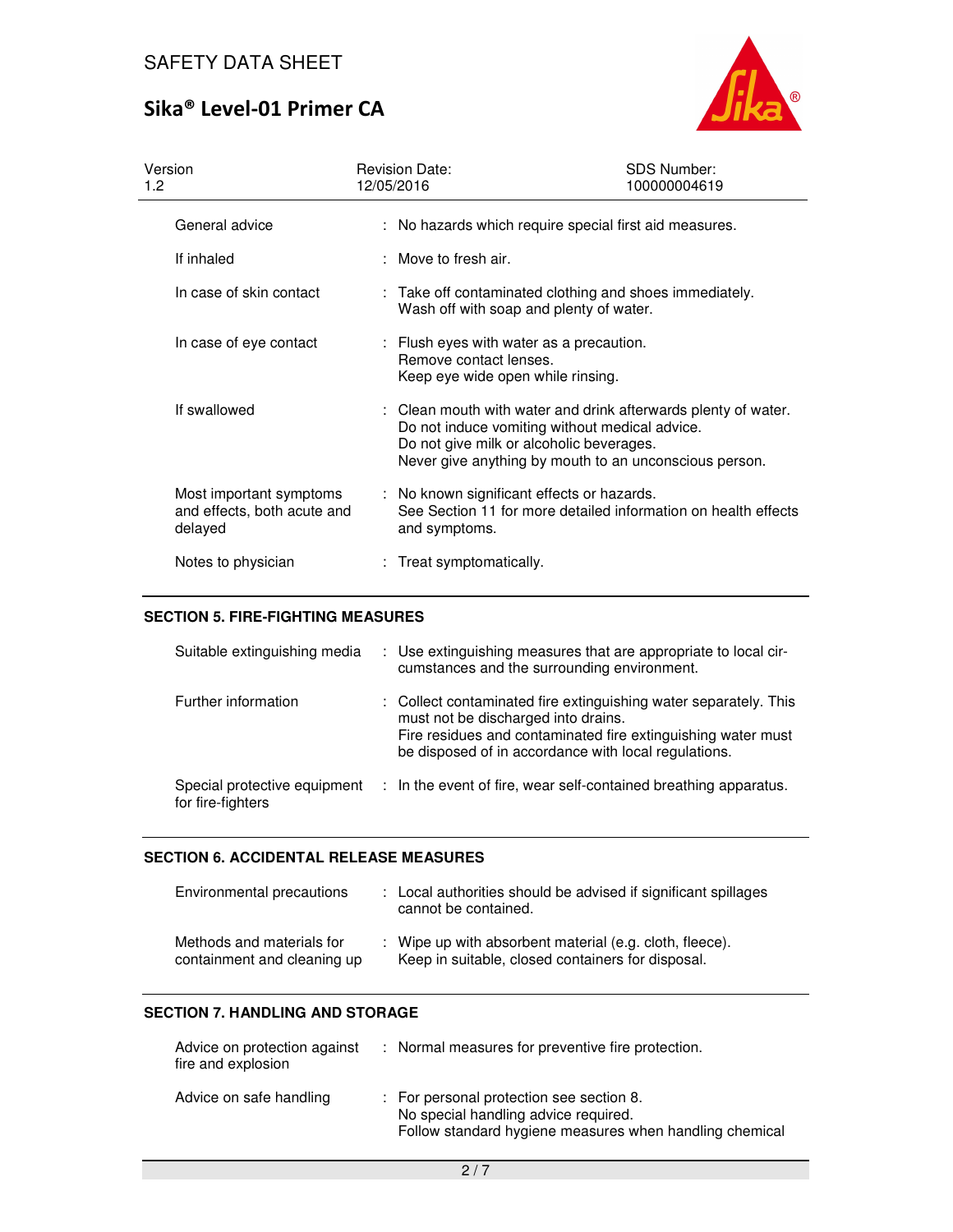

| Version<br>1.2              | <b>Revision Date:</b><br>12/05/2016                                                                                                          | <b>SDS Number:</b><br>100000004619 |
|-----------------------------|----------------------------------------------------------------------------------------------------------------------------------------------|------------------------------------|
|                             | products.                                                                                                                                    |                                    |
| Conditions for safe storage | : Keep container tightly closed in a dry and well-ventilated<br>place.<br>Store in accordance with local regulations.<br>Protect from frost. |                                    |
| Materials to avoid          | : No special restrictions on storage with other products.                                                                                    |                                    |

## **SECTION 8. EXPOSURE CONTROLS/PERSONAL PROTECTION**

### **Ingredients with workplace control parameters**

Contains no substances with occupational exposure limit values.

| <b>Engineering measures</b>   | : Use of adequate ventilation should be sufficient to control<br>worker exposure to airborne contaminants. If the use of this<br>product generates dust, fumes, gas, vapor or mist, use pro-<br>cess enclosures, local exhaust ventilation or other engineer-<br>ing controls to keep worker exposure below any recommend-<br>ed or statutory limits. |
|-------------------------------|-------------------------------------------------------------------------------------------------------------------------------------------------------------------------------------------------------------------------------------------------------------------------------------------------------------------------------------------------------|
| Personal protective equipment |                                                                                                                                                                                                                                                                                                                                                       |
| Respiratory protection        | : Use a properly fitted NIOSH approved air-purifying or air-fed<br>respirator complying with an approved standard if a risk as-<br>sessment indicates this is necessary.                                                                                                                                                                              |
|                               | The filter class for the respirator must be suitable for the max-<br>imum expected contaminant concentration<br>(gas/vapor/aerosol/particulates) that may arise when han-<br>dling the product. If this concentration is exceeded, self-<br>contained breathing apparatus must be used.                                                               |
| Hand protection               |                                                                                                                                                                                                                                                                                                                                                       |
| Remarks                       | : Chemical-resistant, impervious gloves complying with an<br>approved standard should be worn at all times when handling<br>chemical products if a risk assessment indicates this is nec-<br>essary.                                                                                                                                                  |
| Eye protection                | : Safety eyewear complying with an approved standard should<br>be used when a risk assessment indicates this is necessary.                                                                                                                                                                                                                            |
| Skin and body protection      | Choose body protection in relation to its type, to the concen-<br>tration and amount of dangerous substances, and to the spe-<br>cific work-place.                                                                                                                                                                                                    |
| Hygiene measures              | Wash hands before breaks and immediately after handling<br>the product.<br>Remove contaminated clothing and protective equipment<br>before entering eating areas.                                                                                                                                                                                     |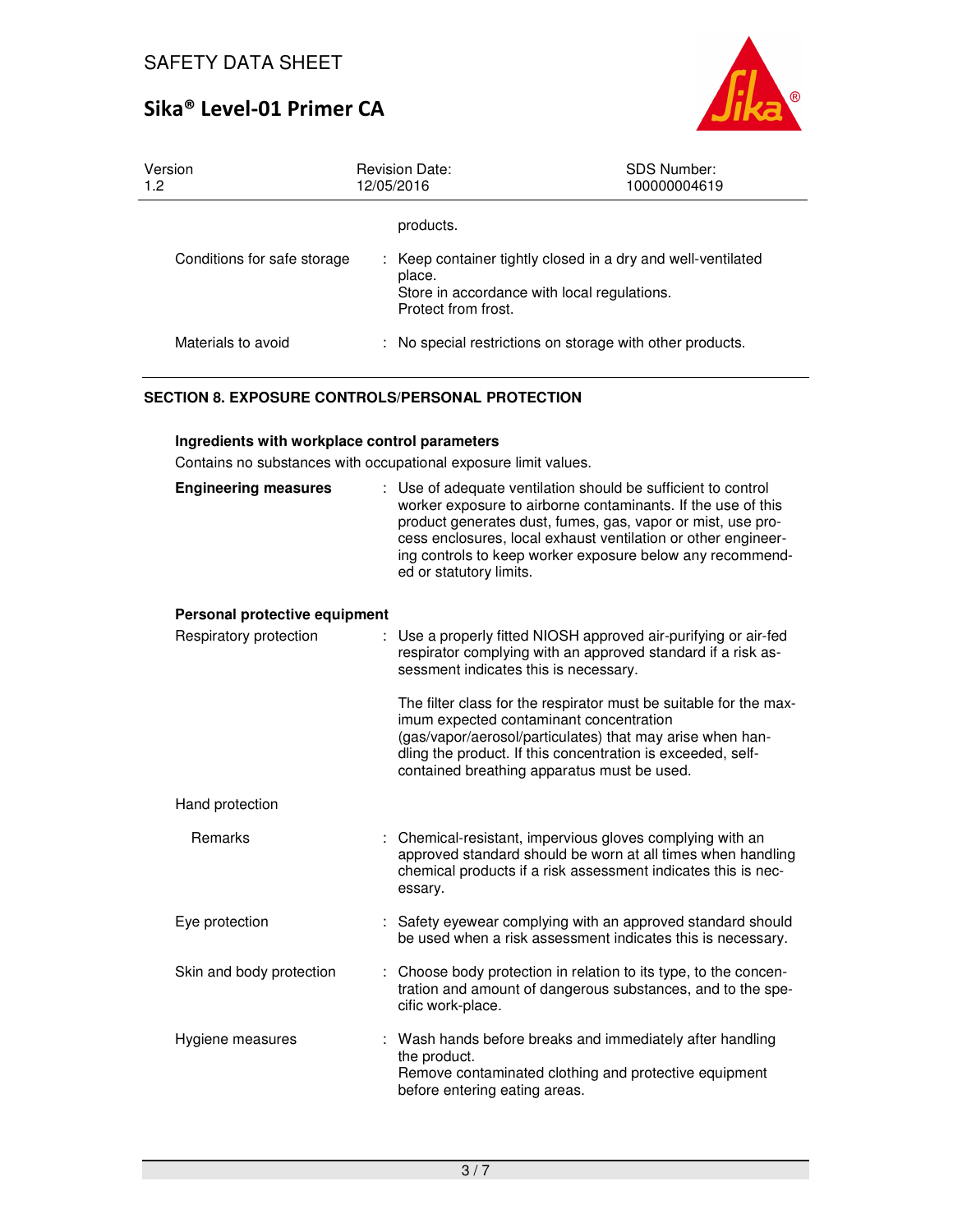

| Version | <b>Revision Date:</b> | <b>SDS Number:</b> |
|---------|-----------------------|--------------------|
| 1.2     | 12/05/2016            | 100000004619       |

### **SECTION 9. PHYSICAL AND CHEMICAL PROPERTIES**

| Appearance                                 |                      | liquid                   |
|--------------------------------------------|----------------------|--------------------------|
| Color                                      |                      | green                    |
| Odor                                       |                      | like acrylic             |
| Odor Threshold                             | :                    | No data available        |
| рH                                         | ÷                    | 9                        |
| Melting point/range / Freezing<br>point    | ÷                    | No data available        |
| Boiling point/boiling range                | ÷                    | No data available        |
| Flash point                                |                      | not determined           |
| Evaporation rate                           | ÷                    | No data available        |
| Flammability (solid, gas)                  | ÷                    | No data available        |
| Upper explosion limit                      | ÷                    | No data available        |
| Lower explosion limit                      | İ                    | No data available        |
| Vapor pressure                             | $\ddot{\phantom{a}}$ | $0.01$ hpa $(0.01$ mmHg) |
| Relative vapor density                     | t                    | No data available        |
| Density                                    | İ                    | 1.018 $g/ml$             |
| Solubility(ies)<br>Water solubility        | ÷                    | soluble                  |
| Partition coefficient: n-<br>octanol/water | ÷                    | No data available        |
| Autoignition temperature                   | ÷                    | No data available        |
| Decomposition temperature                  | ÷.                   | No data available        |
| Viscosity, dynamic                         |                      | No data available        |
| Viscosity, dynamic                         |                      | No data available        |
| <b>Explosive properties</b>                |                      | No data available        |
| Molecular weight                           |                      | No data available        |

#### **SECTION 10. STABILITY AND REACTIVITY**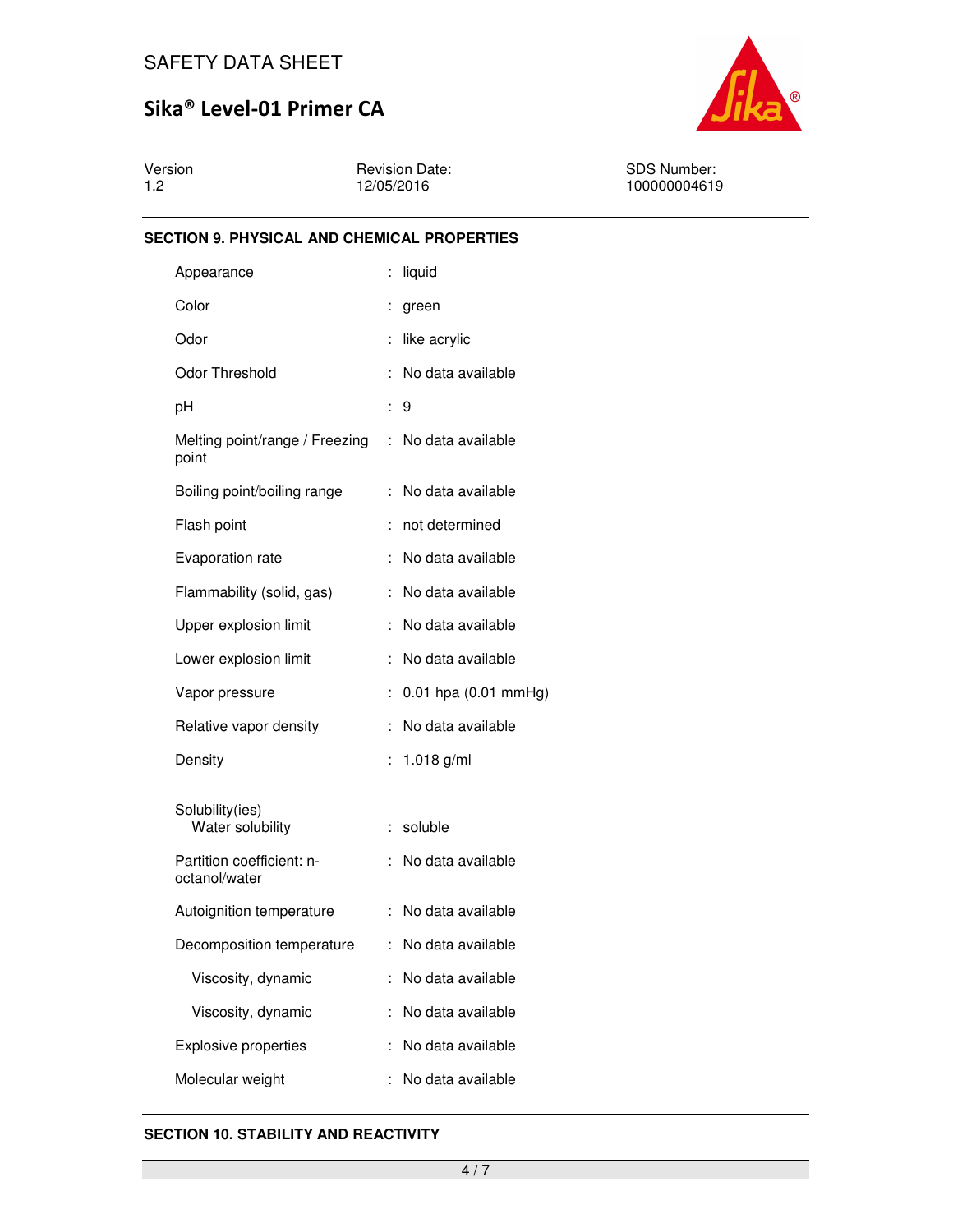

| Version<br>1.2 <sub>2</sub>             | <b>Revision Date:</b><br>12/05/2016                 | <b>SDS Number:</b><br>100000004619                            |
|-----------------------------------------|-----------------------------------------------------|---------------------------------------------------------------|
| Reactivity                              |                                                     | : No dangerous reaction known under conditions of normal use. |
| Chemical stability                      | : The product is chemically stable.                 |                                                               |
| Possibility of hazardous reac-<br>tions |                                                     | : Stable under recommended storage conditions.                |
| Conditions to avoid                     | : No data available                                 |                                                               |
| Incompatible materials                  | : No data available                                 |                                                               |
|                                         | No decomposition if stored and applied as directed. |                                                               |

## **SECTION 11. TOXICOLOGICAL INFORMATION**

#### **Acute toxicity**

Not classified based on available information.

#### **Skin corrosion/irritation**

Not classified based on available information.

#### **Serious eye damage/eye irritation**

Not classified based on available information.

#### **Respiratory or skin sensitization**

Skin sensitization: Not classified based on available information. Respiratory sensitization: Not classified based on available information.

#### **Germ cell mutagenicity**

Not classified based on available information.

### **Carcinogenicity**

Not classified based on available information. **IARC** Not applicable

**NTP** Not applicable

#### **Reproductive toxicity**

Not classified based on available information.

#### **STOT-single exposure**

Not classified based on available information.

#### **STOT-repeated exposure**

Not classified based on available information.

#### **Aspiration toxicity**

Not classified based on available information.

#### **SECTION 12. ECOLOGICAL INFORMATION**

**Ecotoxicity**  No data available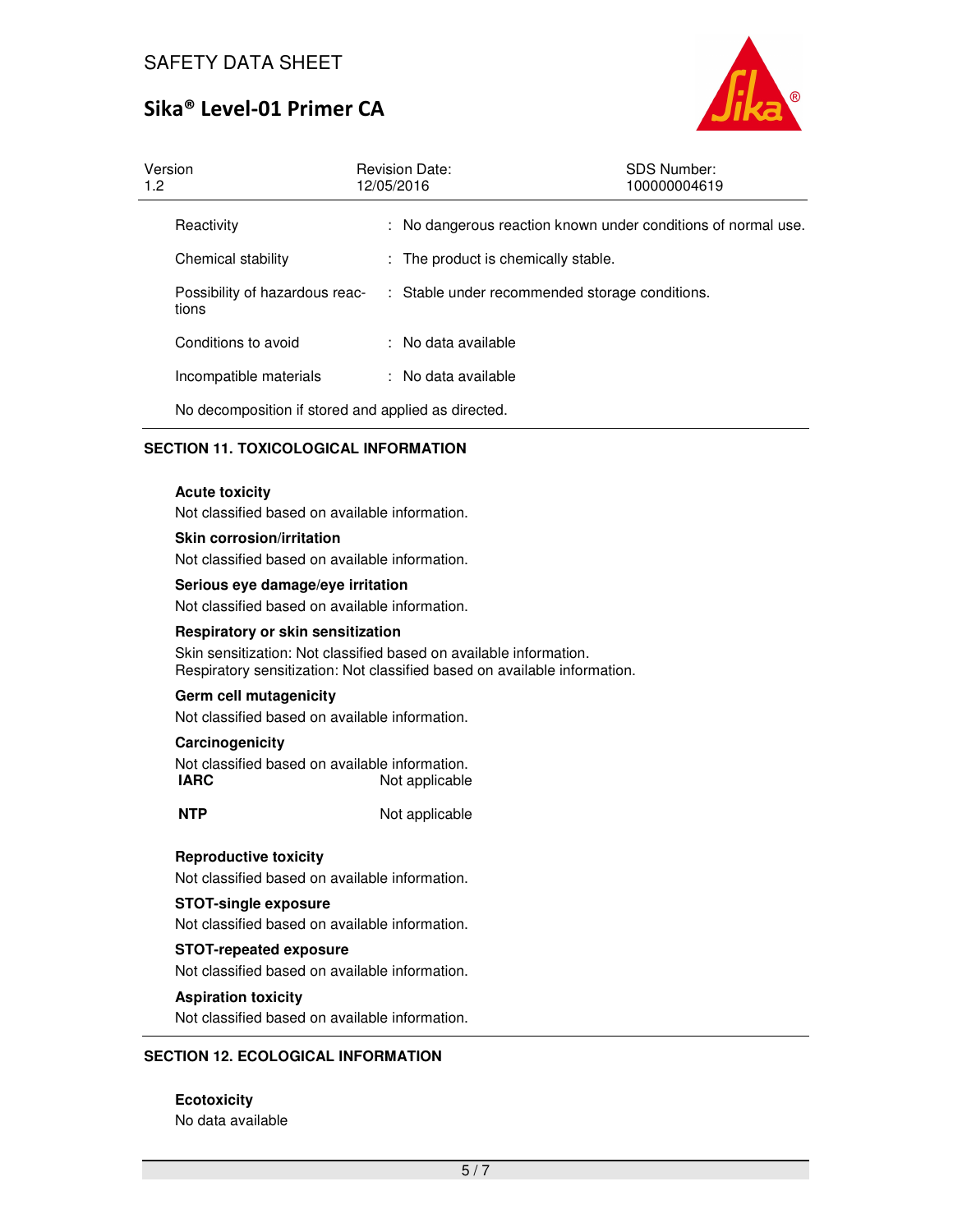

| 1.2 <sub>2</sub> | Version                                                   | <b>Revision Date:</b><br>12/05/2016                          | <b>SDS Number:</b><br>100000004619                                                                                                   |
|------------------|-----------------------------------------------------------|--------------------------------------------------------------|--------------------------------------------------------------------------------------------------------------------------------------|
|                  | Persistence and degradability<br>No data available        |                                                              |                                                                                                                                      |
|                  | <b>Bioaccumulative potential</b><br>No data available     |                                                              |                                                                                                                                      |
|                  | <b>Mobility in soil</b><br>No data available              |                                                              |                                                                                                                                      |
|                  | Other adverse effects                                     |                                                              |                                                                                                                                      |
|                  | <b>Product:</b><br>Additional ecological infor-<br>mation | tainer in a safe way.<br>soil, waterways, drains and sewers. | : Do not empty into drains; dispose of this material and its con-<br>Avoid dispersal of spilled material and runoff and contact with |

## **SECTION 13. DISPOSAL CONSIDERATIONS**

| <b>Disposal methods</b> |                                                                                                                                                                                                                               |
|-------------------------|-------------------------------------------------------------------------------------------------------------------------------------------------------------------------------------------------------------------------------|
| Waste from residues     | : Disposal of this product, solutions and any by-products should<br>at all times comply with the requirements of environmental<br>protection and waste disposal legislation and any regional<br>local authority requirements. |
| Contaminated packaging  | : Empty containers should be taken to an approved waste han-<br>dling site for recycling or disposal.                                                                                                                         |

#### **SECTION 14. TRANSPORT INFORMATION**

**Domestic regulation TDG (road/train)** Not dangerous goods

**International Regulations IATA-DGR** Not dangerous goods **IMDG-Code** Not dangerous goods

**Transport in bulk according to Annex II of MARPOL 73/78 and the IBC Code**  Not applicable for product as supplied.

## **SECTION 15. REGULATORY INFORMATION**

## **Canadian lists**

No substances are subject to a Significant New Activity Notification.